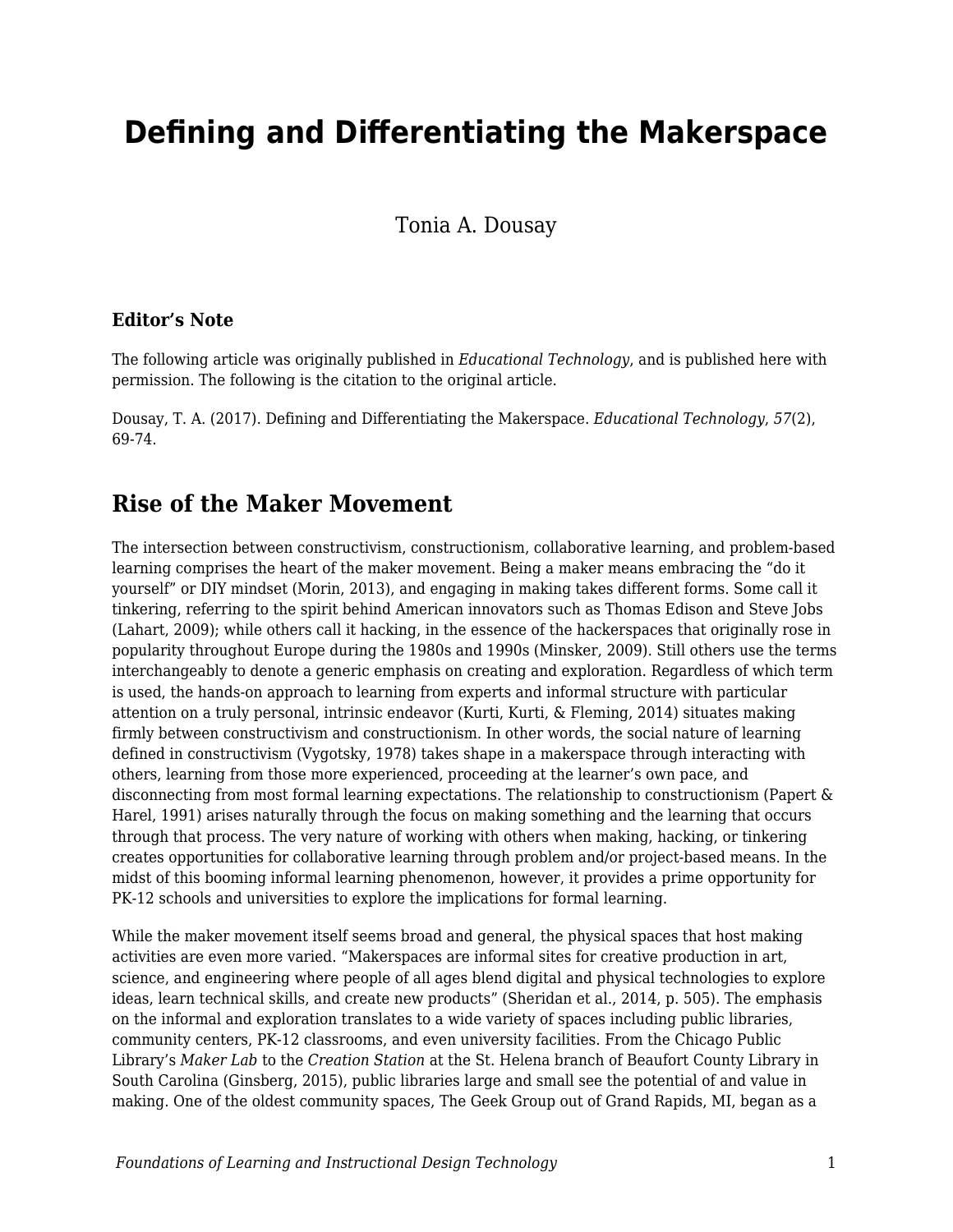collaboration between community members and Grand Valley State University, in the mid 1990s to facilitate innovation, play, and learning. Now a global group with more than 25,000 members, the primary facility provides space for members "to build projects and prototypes, collaborate with other members, take classes in their areas of interest, and teach classes in their areas of expertise" (The Geek Group, n.d., para. 4). Each of these spaces, regardless of host, include diverse approaches to equipment, space, and activities that operate in the spirit of the maker movement.

## **A Framework for Defining Makerspaces**

Characteristics or profiles of spaces take on different dimensions under closer scrutiny. Websites such as Makerspace.com, Hackerspaces.org, and Mobilemakerspace.com maintain user-generated directories and profiles. A review of these directories and an examination of the individual space characteristics generates considerations for location, technology and tools available, personnel, and access. Spaces can be in a permanent facility that houses the space and all related equipment and staff or hosts the space for specific events. For example, some community spaces make arrangements to reserve and use public libraries or other community facilities on a regular basis for meetings and special events. Partnerships like the Center for P-20 Engagement at Northern Illinois University operate as more of a mobile space, coordinating the expertise, equipment, and supplies for special events hosted in various places. The tools and technology in a space are perhaps the most varied aspect. Permanent facilities tend to design spaces around shops or areas focused on specialized tasks and skills. These areas include mechanical repair and electronics, woodworking and fabrication, cooking and crafting, and computer labs with digital technologies (Sheridan et al., 2014). In other words, tools and activities range between industrial arts and digital technologies, including everything in between. With respect to staffing makerspaces, there are three primary approaches; paid personnel, volunteers, and blended. The majority of spaces tend towards the blended approach, making use of operating budgets, when available, to pay coordinators like safety, event, and/or director. Expertise in spaces is almost universally provided on a volunteer basis, but some spaces also call upon volunteers to manage daily operations. Access to spaces also takes on different forms. Some spaces allow open access to a community, accepting donations and/or charging for specific services like 3D printing or use of equipment. Other spaces are open on a membership basis, meaning that an individual or family pays a monthly or yearly fee for open access to all expertise, tools, and materials. Age of the visitors may also be a consideration, ranging from inviting members of all ages to focusing on specific age groups. Still other spaces are completely closed, only allowing access to a specific group of individuals. Spaces in PK-12 schools often fall in this latter classification, only allowing currently enrolled students to access the makerspace. Some spaces focus efforts at specific points along a virtual spectrum while others work at multiple points on the spectrum. Figure 1 illustrates this multidimensional framework for profiling these characteristics.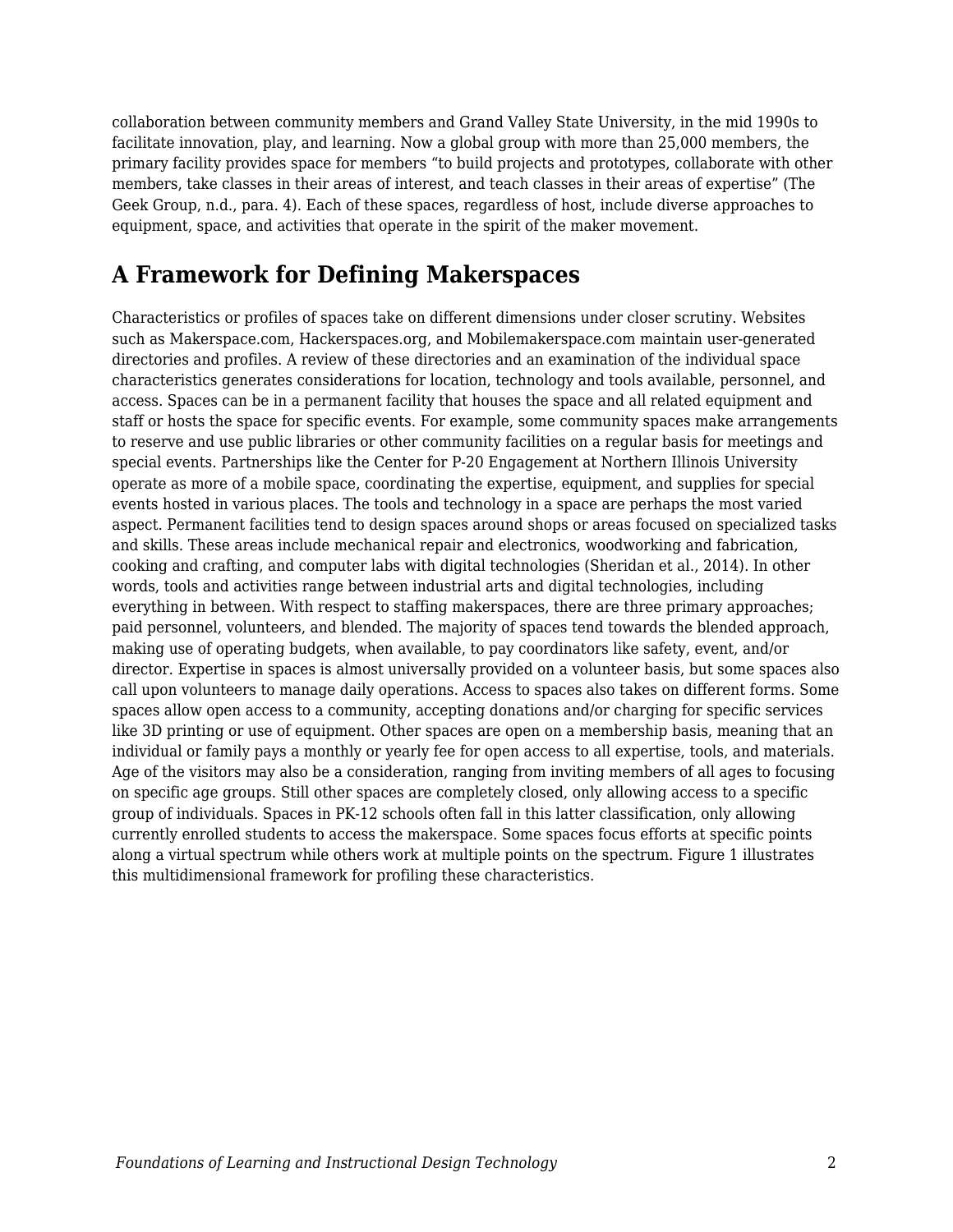

**Figure 1.** Makerspace framework

Each line represents a spectrum along which a space may operate, either by initial setup and design or through evolving changes. The spiral that swirls around the axis represents a multidimensional nature. For example, the WyoMakers makerspace at the University of Wyoming operates as a permanent facility, housed in a campus building, with primarily digital technologies, staffed by paid student workers and volunteers, with open access to the community. Photographs of WyoMakers are illustrated in Figure 2. Comparatively, only students enrolled in specific courses at Jackson Hole High School (JHHS) can use the campus FabLab, which is housed in a wing of the main school building with a mixture of industrial arts tools and digital technologies. The FabLab is staffed by school faculty. These two makerspace profiles help illustrate how the framework helps describe the features and functions of a space.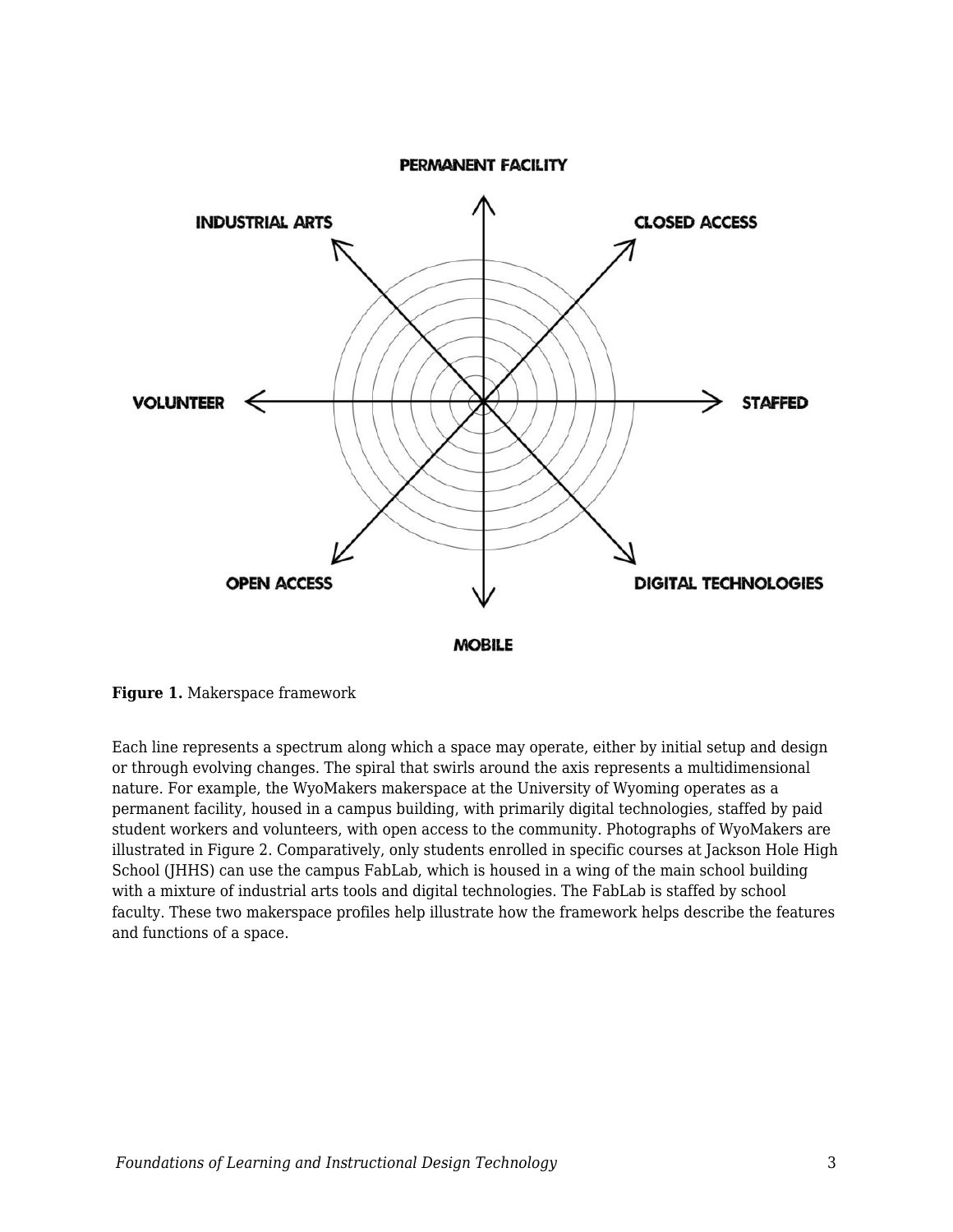

**Figure 2.** WyoMakers makerspace at the University of Wyoming

Using this framework to define a particular makerspace may help stakeholders evaluate immediate and long-term needs and capabilities. Whether a space is in the early conception phase or assessing continued operation, the framework guides decision-making questions that inform budget, infrastructure, personnel, and more. Some of the questions may be easier to answer than others, depending upon particular circumstances. Many PK-12 schools may prefer to operate a closed facility that only serves enrolled students while college and university makerspaces must decide between opening a space for the community or restricting access. Even community spaces must consider their purpose and mission in conjunction with sponsoring agencies to make a similar decision. The access decision informs budgetary concerns when assessing the cost of consumable materials (filament for a 3D printer) and equipment maintenance (blades for silhouette cutters). When considering the funding question, sponsorships must be taken into consideration. Makerspaces that receive funding from a parent organization such as municipal or taxpayer funds may have guidelines on how money can be spent, but still operate in an open fashion. Other examples of sponsorships include competitions such as the CTE Challenge from the U.S. Department of Education (2016) or even corporations like MakerBot. Alternatively, a community space with open access with no primary budget provider would be well served charging a membership fee or offering specific access or services on a fee-for-use basis. Staffing decisions in a space involve questions such as "do individuals need a particular credential to work here?" A closed-access space built into the curriculum of a PK-12 school likely requires staffers to be faculty employed by the school with an endorsement in a particular subject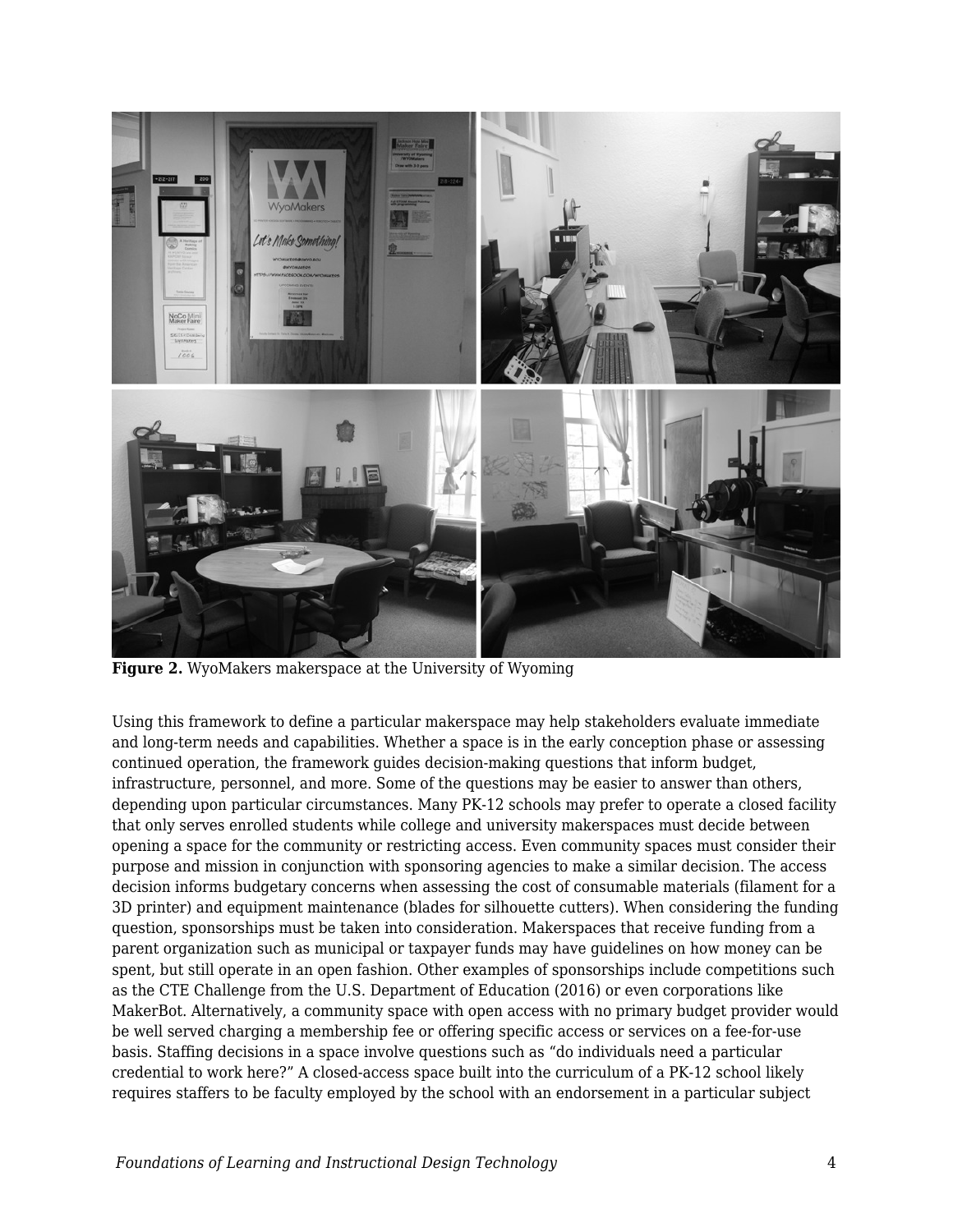area; whereas an open access university space may allow anyone in the community to work there. Lastly, and likely the most fluid of all decisions, is that of what tools and technology to provide in expertise and/or access. Some makerspaces have found success starting with digital tools more readily available as they draft growth plans and seek the funding or other means to acquire resources to expand. The decision related to the tools and activities available in a space should also take into consideration the expertise of paid and volunteer staff. Thus, working through each of the primary elements of the framework will inform multiple operating decisions.

## **Learning in Makerspaces**

Regardless of how the space is designed or how it shifts over time, the learning that occurs in a makerspace takes on both formal and informal elements. Just as the spiral in Figure 1 illustrates the multidimensional quality, it also embodies the learning that occurs in the space with the assistance of each spectrum. Guidelines of makerspaces include accepting and learning from failure, encouraging experimentation, supporting unintentional consequences of damage to equipment, and facilitating collaboration (Kurti, Kurti, & Fleming, 2014). Those familiar with the various iterations and implementations with what many refer to as career and technology education (CTE) programs likely see resemblances between some makerspaces and the shop and fabrication spaces often encountered with workshop-based learning environments that specialize in skilled trades and equipment operation (Great Schools Partnership, 2014). The differentiation and perhaps most significant distinction rests in the ability of a makerspace to shift from completely closed access to inviting external expertise as well as the learning from failure entrepreneurial spirit and fluid, evolving nature. Communities and schools that attempt to create a makerspace or rebrand an existing facility under the assumption that a space can only exist in their context if it contains a specific list of equipment aligned directly to scripted curriculum suffer from a narrow view of the maker movement and embodied character.

### **Blending Formal and Informal Learning**

With the rise in attention to and popularity of the maker movement, scholars and practitioners have rushed to capitalize on this momentum under the guise of everything from educational reform to salvaging educational facilities and programs. Economic downturns and renewed interest in the DIY approach and hands-on construction helped introduce and even foster maker movement growth (Lahart, 2009). While leaders have argued about the role of creativity in the classroom and grappled with reconciling educational policies and mandates with curricular strategies and assessment, communities embraced centers of informal learning engagement. Teachers and schools then began to see the makerspace as a means to reinvent curriculum through a constructionist paradigm (Donaldson, 2014) with the ability to promote learning and innovation skills such as the Partnership for 21st Century Learning's (2011) 4Cs — critical thinking, communication, collaboration, and creativity. However, given the movement's deep connection to informal learning, school-based makerspaces must now consider how to blend this approach with formal learning.

Makerspaces inherently hold potential for learning through varied drop-in or scheduled activities and clubs, but the informal emphasis poses challenges to educators. As Kurti, Kurti, and Fleming (2014) noted, "Learning may occur, but it is not the primary objective" (p. 8). An individual's primary objective or purpose in a makerspace varies as widely as the different types of spaces that exist. The driving informal learning factor that occurs rests in a learner-centered approach. In other words, the learner determines what activity he or she wants to undertake, triggering a self-regulated learning phenomenon wherein the the individual serves as the primary driver of all actions based upon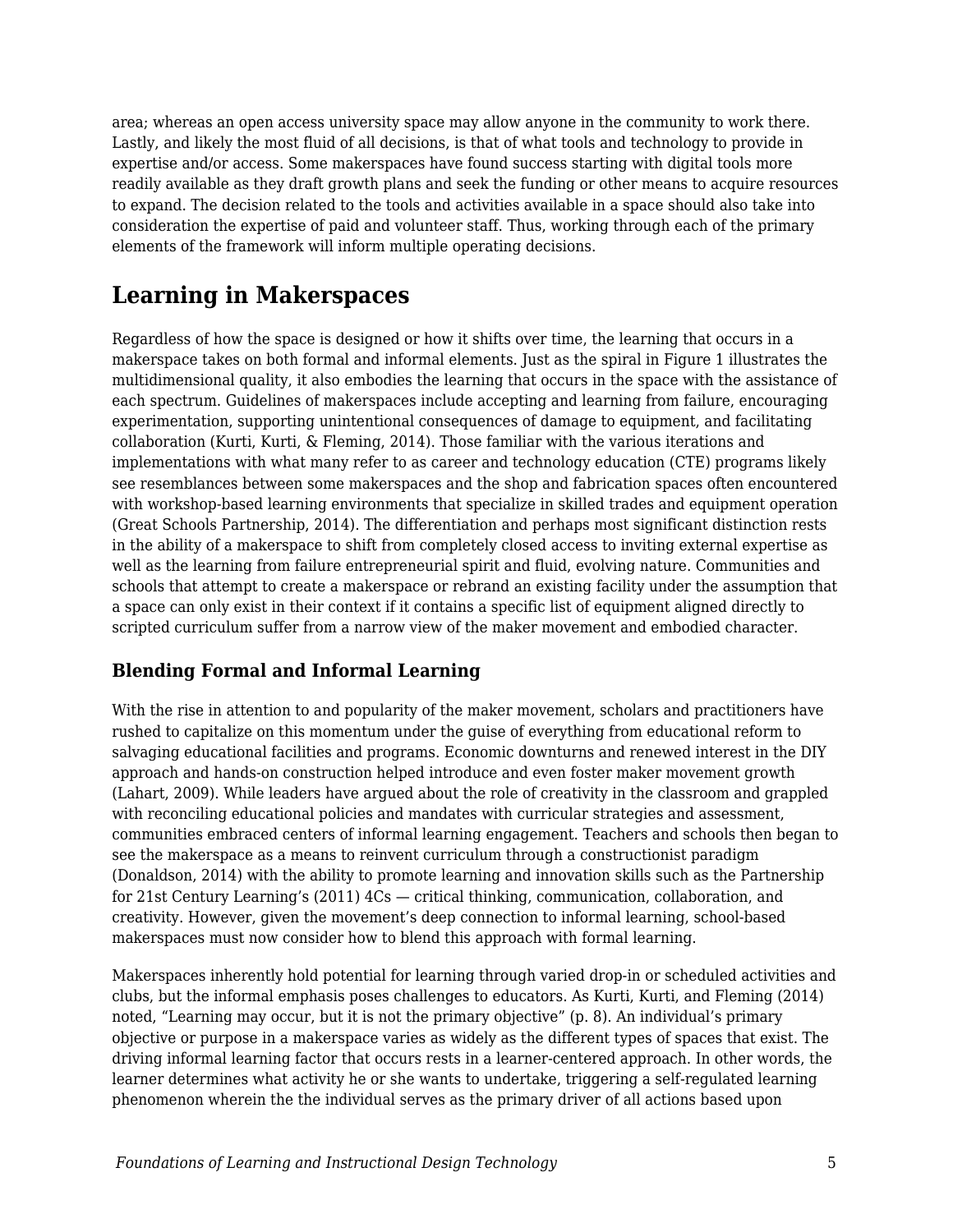intrinsic motivation (Zimmerman, 1986). All knowledge and skill necessary to complete that activity then become the responsibility of the learner, and he or she must seek out the expertise and resources to help complete the activity. This expertise takes the form of volunteered and paid staffers, both in residence and invited. The makerspace also facilitates access to other resources such as online videos or tutorials, consumable materials necessary for the activity, and safety support. Education researchers easily look at this specific learning environment and draw parallels between informal makerspace learning and problem-based learning (PBL). At the very core of a makerspace lies an ill-structured problem, a learner wanting to learn a new skill or create something he or she has never attempted before, with many ways to approach and solve the problem, and this aligns perfectly with Jonassen's (2000) definition of PBL. Even the individual variable of engaging in selfdirected learning sits as a cornerstone to PBL design (Scott, 2014). Although many educators and researchers have attempted to encourage and foster PBL curriculum in PK-12 schools (Gallagher, 1997; Hmelo- Silver, 2004; Ward & Lee, 2002), actual implementation has been difficult (Brush & Saye, 2000; Ertmer & Simons, 2006; Frykholm, 2004). Among the issues recognized by teachers as a barrier to adopting PBL, Ertmer, et al. (2009) found that allowing students to take responsibility for their learning and effectively integrating technology tools arose as a common theme. Perhaps then, the makerspace approach provides a means for clearing this challenge and making PBL easier to adopt while simultaneously bridging the formal and informal.

Returning to the earlier example makerspaces in Wyoming provides examples of how learning transcends individual projects. The WyoMakers space currently operates on a drop-in basis for students, faculty, staff, and community members to take advantage of tools, expertise, and resources. However, formal courses at the University of Wyoming may take advantage of scheduling the space. For example, the Agricultural Education methods course for preservice teachers requested a special informational session in Fall 2015 for the students to learn about the available tools and consider how they might use these facilities as educators. The formal instruction included a brief overview of tools found in WyoMakers as well as tools found in school-based makerspaces around Wyoming in conjunction with demonstrations of the equipment. The preservice teachers worked through basic safety training for the 3D printers before exploring Thingiverse.com for relevant projects that might align with their proposed lesson plans. In particular, multiple students found particular use for an open-source hydroponics lesson (see 3dprintler, 2014). The students experienced using a 3D printer to load and begin printing one of the objects, evaluating the final print for suitable use. The falling semester, these students completed their teaching residencies, where one preservice teacher found herself in a facility that required using 3D printers and design software. Her experience in the WyoMakers makerspace allowed her to be better prepared to design formal learning experiences for her students. From an interdisciplinary standpoint, the JHHS FabLab provides an exemplary example of how multiple courses can take advantage of the maker learning environment. Junior and senior students at JHHS must complete a Greek mythology unit as part of their English/Language Arts curriculum. At the conclusion of the unit, students are challenged to re-create a scene or character from one of the stories in a medium of their choice. A student enrolled at JHHS during the 2015-2016 school year opted to design a figurine of Perseus using the AutoCAD software, working through iterations of prototypes and testing his designs. From meticulously adjusting measurements of scale to ensuring that features of the figurine matched descriptions of Perseus from the stories, the student spent two weeks working informally in the FabLab under the guidance of the space manager to achieve the goals of the assignment. Ultimately, the English teacher worked in conjunction with the makerspace coordinator to assess the student's ability to meet the original assignment requirements. Neither teacher had any obligation to encourage the student to seek a creative solution to the assignment or work with him. However, they seized upon the opportunity to take a risk and allow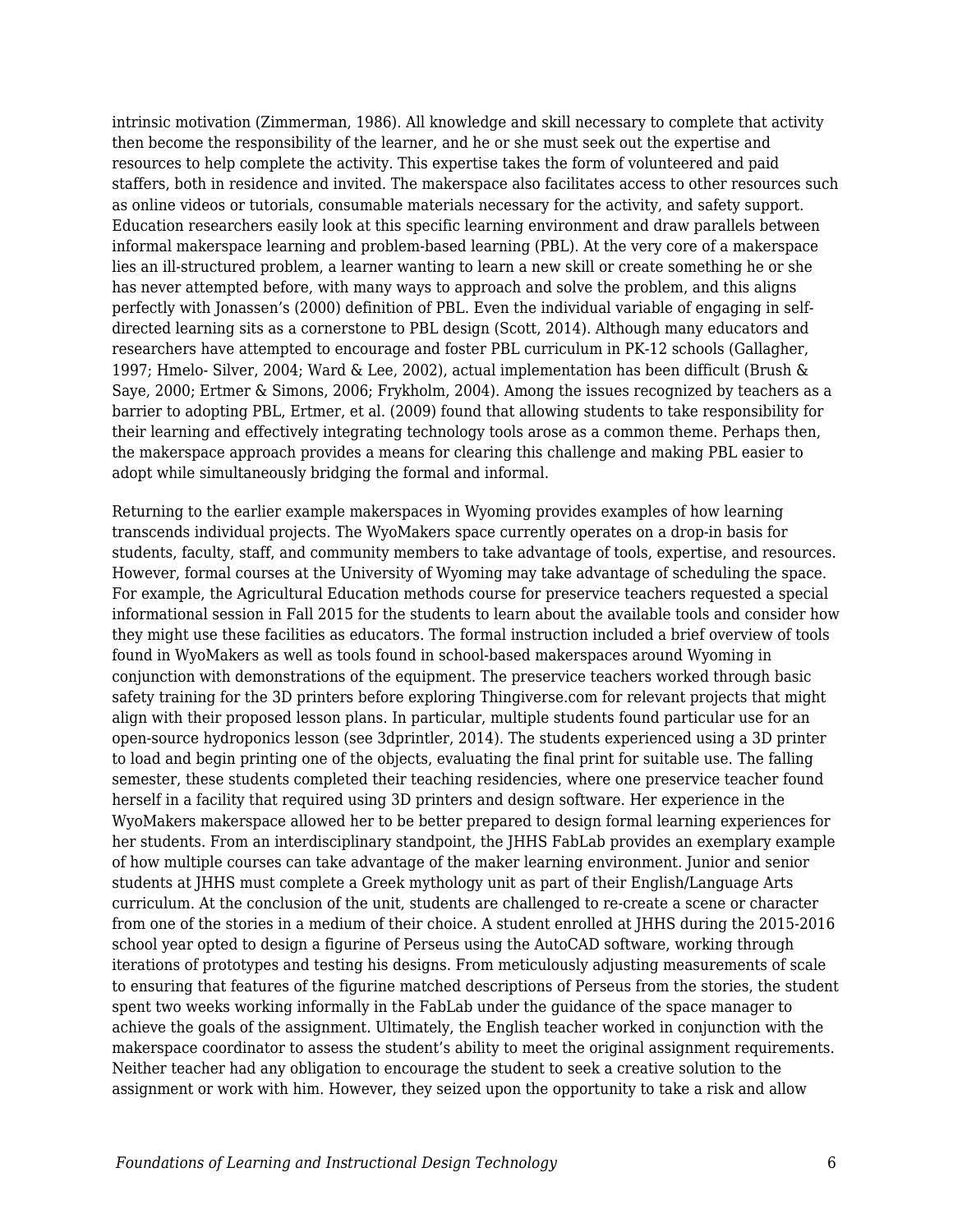something non-traditional. Recent legislative changes announced as part of the *Every Student Succeeds Act* (ESSA) might help create a more favorable environment for these types of collaborative, risk-taking assessments in the classroom. For example, reducing duplicative standardized assessments and possibilities related to competency- and/or performance-based assessments (O'Brien, 2016) conceivable opens up the potential for formal assessment informed by informal learning.

### **Expansion and Evolution**

Referring back to the proposed framework in Figure 1 and previous makerspace profiles discussed, consider the relationship between a closed-access space tied to a specific course or set of courses/curriculum. The earlier comparison with CTE facilities takes on an old perspective. Makerspaces in a community thrive due to their fluid and evolving nature that invites interdisciplinary collaboration. CTE facilities, arguably, fell out of favor with formal education through budget cuts and policies or practices that only allowed certain subgroups of students to use the space. Example policies and programs include college-bound or career-ready tracks of courses prescribed for students. In some cases, these practices segregated students, emphasizing postsecondary education over vocational opportunities (Baxter, 2012). If schools adopt a proactive stance of applying open philosophies, collaborative management and use, and integrated project facilitation, they may be able to sustain the maker movement beyond initial hype and implementation. How a PK-12 school approaches these characteristics likely depends largely on breaking down subject-based silos and inviting teachers and staff to experiment with team-teaching or guest teaching in an interdisciplinary PBL approach, which is not uncommon in some post-secondary classrooms. However, adopting such an approach forces school administrations to also shift from a low-risk mindset to one that encourages risk-taking and nontraditional systems thinking. If a school considers creating a makerspace or rejuvenating an existing curricular program, they would be mindful to heed this guidance and incorporate sustainability into each characteristic of the framework in Figure 1 or suffer the hazard of watching their space quickly become obsolete. To truly attain sustainability and not be considered the next generation of obsolete computer labs or workshops, school-based makerspaces must continuously evaluate and evolve.

### **References**

3dprintler. (2014). 3Dponics – open-source collaboration – Building the ultimate space farm. Retrieved from http://www.thingiverse.com/thing:376158

Baxter, J. (2012, February). CTE funding: An uphill battle. *Techniques*, 20–23.

Brush, T., & Saye, J. (2000). Implementation and evaluation of a student-centered learning unit: A case study. *Educational Technology Research and Development*, *48*(3), 79–100. doi:10.1007/BF02319859

Donaldson, J. (2014). The maker movement and the rebirth of constructionism. *Hybrid Pedagogy*. Retrieved from [https://edtechbooks.org/-kk](http://www.hybridpedagogy.com/journal/constructionism-reborn/)

Ertmer, P. A., Glazewski, K. D., Jones, D., Ottenbreit-Leftwich, A. T., Collins, K., & Kocaman, A. (2009). Facilitating technology-enhanced Problem-Based Learning (PBL) in the middle school classroom: An examination of how and why teachers adapt. *Journal of Interactive Learning Research*,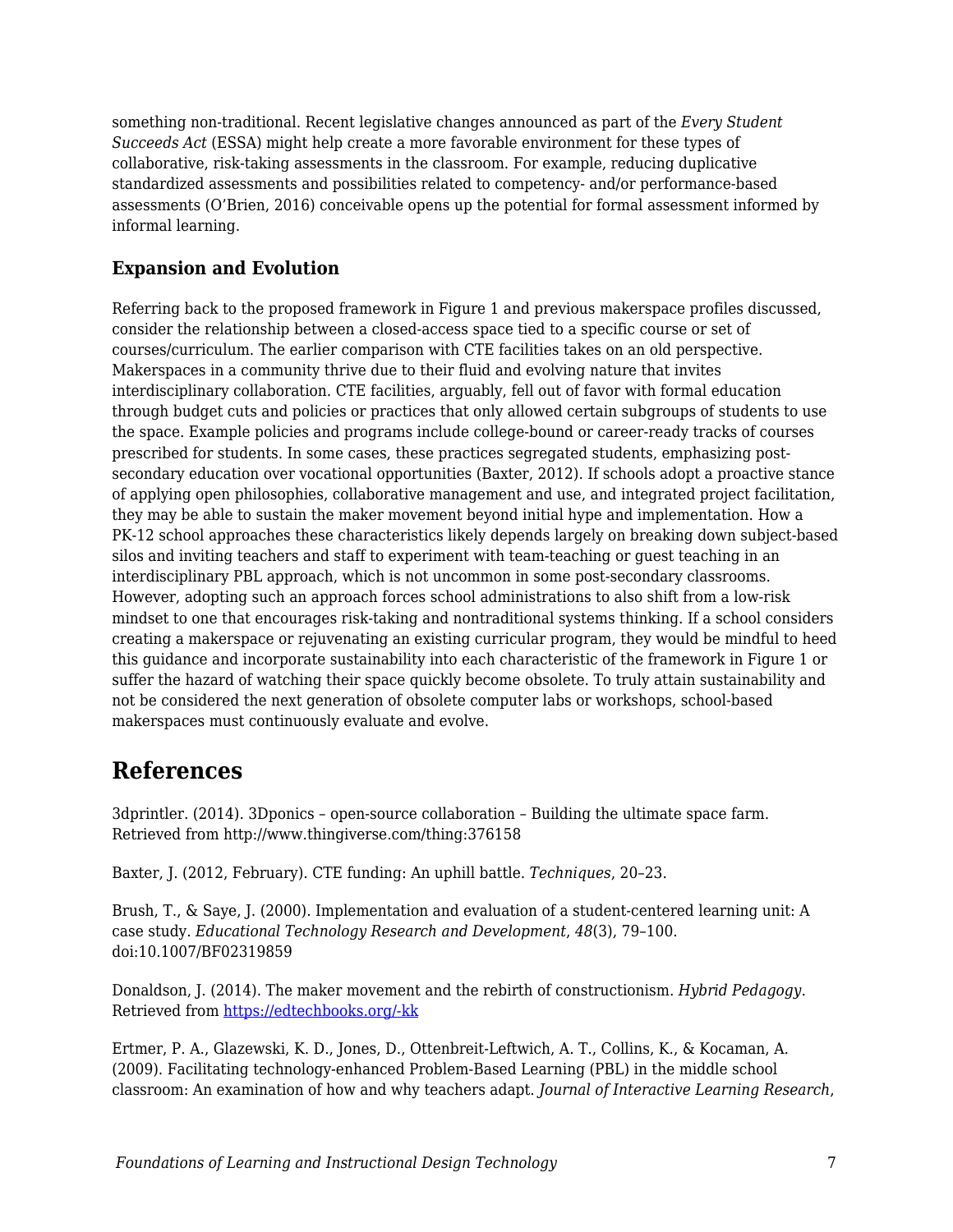*20*(1), 35–54.

Ertmer, P., & Simons, K. D. (2006). Jumping the PBL implementation hurdle: Supporting the efforts of K–12 teachers. *Interdisciplinary Journal of Problem-Based Learning*, *1*(1), 40–54. doi:10.7771/1541-5015.1005

Frykholm, J. (2004). Teachers' tolerance for discomfort: Implications for curricular reform in mathematics. *Journal of Curriculum and Supervision*.

Gallagher, S. A. (1997). Problem-based learning: Where did it come from, what does it do, and where is it going? *Journal for the Education of the Gifted*, *20*(4), 332–362.

The Geek Group. (n.d.). About. Retrieved from [https://edtechbooks.org/-yI](http://thegeekgroup.org/about-2/)

Gingsberg, S. (2015). Makerspaces in libraries. *Libraries & maker culture: A resource guide*. Retrieved from [https://edtechbooks.org/-he](http://library-maker-culture.weebly.com/makerspaces-in-libraries.html)

Great Schools Partnership. (2014). Career and technical education. *The Glossary of Education Reform*. [Retrieved from http://edglossary.org/career-and-technical-education/](http://edglossary.org/career-and-technical-education/) [\[https://edtechbooks.org/-bP\]](http://edglossary.org/career-and-technical-education/)

Hmelo-Silver, C. E., & Barrows, H. S. (2006). Goals and strategies of a problem-based learning facilitator. *Interdisciplinary Journal of Problem-Based Learning*, *1*(1), 5–22. doi:10.7771/1541-5015.1004

Jonassen, D. (2000). Toward a design theory of problem solving. *Educational Technology Research and Development*, *48*(4), 63–85. doi:10.1007/bf02300500

Kurti, R. S., Kurti, D., & Fleming, L. (2014). The philosophy of educational makerspaces: Part 1 of making an educational makerspace. *Teacher Librarian*, *41*(5), 8–11.

Lahart, J. (2009, November 13). Tinkering makes comeback amid crisis. *The Wall Street Journal*. Retrieved from [https://edtechbooks.org/-Vn](http://www.wsj.com/articles/SB125798004542744219)

Minsker, E. (2009, March 9). Hacking Chicago. *The Columbia Chronicle*. Retrieved from [https://edtechbooks.org/-Ik](http://www.columbiachronicle.com/arts_and_culture/article_725403c9-47cd-5fa7-b8fd-66ce617312dd.html)

Morin, B. (2013, May 2). What is the maker movement and why should you care? *Huffington Post*. Retrieved from [https://edtechbooks.org/-yu](http://www.huffingtonpost.com/brit-morin/what-is-the-maker-movemen_b_3201977.html)

O'Brien, A. (2016). 5 ways ESSA impacts standardized testing. Retrieved from [https://edtechbooks.org/-sL](http://www.edutopia.org/blog/5-ways-essa-impacts-standardized-testing-anne-obrien)

Papert, S., & Harel, I. (1991). Situating constructionism. In *Constructionism* (pp. 1–11). New York: Ablex Publishing Corporation.

Partnership for 21st Century Skills. (2011). *Framework for 21st century learning*. Washington, D.C. Retrieved from [http://www.p21.org](http://www.p21.org/)

Scott, K. S. (2014). A multilevel analysis of problem-based learning design characteristics. *Interdisciplinary Journal of Problem-Based Learning*, *8*(2), 4–9. doi:10.7771/1541-5015.1420